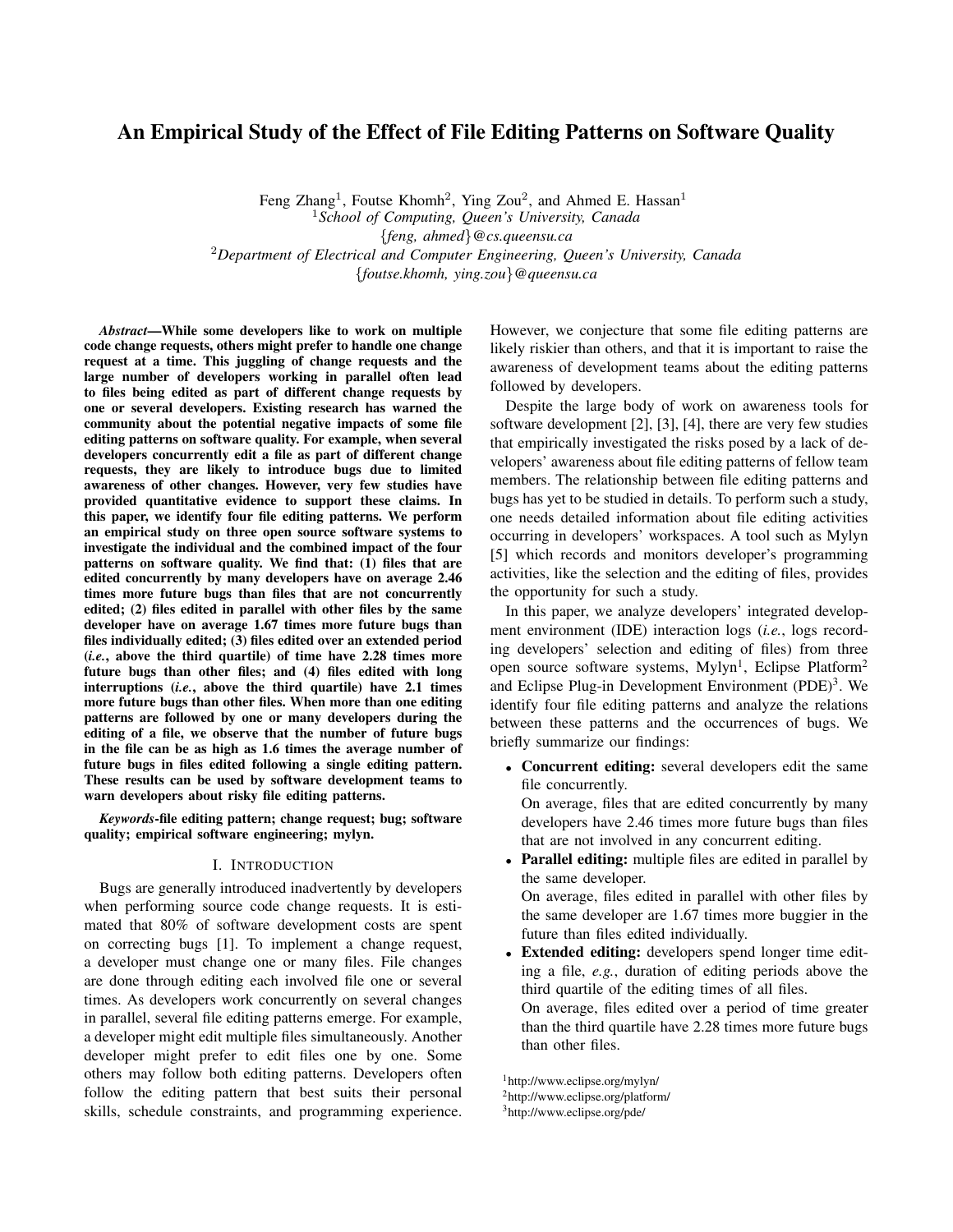• Interrupted editing: developers observe long idle times during the editing of a file, *e.g.*, duration of idle periods above the third quartile of all the idle periods observed by developers.

On average, files edited with interruption time greater than the third quartile have 2.1 times more future bugs than other files.

When more than one editing patterns are followed by one or many developers during the editing of a file, the risk of future bugs in the file increases further.

• Interactions between the patterns: the likelihood of future bugs in a file edited following more than one editing pattern is higher than the likelihood of future bugs in a file edited following a single editing pattern. The number of future bugs in a file edited by developers following more than one editing patterns can be as high as 1.6 times the average number of future bugs in files edited following a single editing pattern.

The reminder of this paper is structured as follows. We describe the four studied file editing patterns in Section II. Section III provides some background on the task and application lifecycle management framework Mylyn. Section IV introduces the setup of our case study and describes our analysis approach. Section V presents the results of our study. Section VI discusses threats to the validity of our study. Section VII relates our study with previous work. Finally, Section VIII summarizes our findings and outlines some avenues for future work.

#### II. FILE EDITING PATTERNS

This section introduces the four file editing patterns of our study.

#### *A. Concurrent Editing Pattern*

During the development and maintenance activities, developers are sometimes assigned inter-dependant change requests. This situation results in some files being edited concurrently by different developers at the same time. We refer to this phenomenon as the concurrent editing pattern. An example of file edited following the concurrent editing pattern is the file *BugzillaTaskEditorPage.java* of the Mylyn project which was modified concurrently by three developers named *Frank*, *Steffen Pingel* and *David Green*. The concurrent editing pattern poses the risk of one developer overriding changes from another developer, or introducing a bug because of some unnoticed changes in the file since each developer is performing his or her edits independently in his or her own working space, before all the changes are merged together eventually.

#### *B. Parallel Editing Pattern*

Developers sometimes edit a number of files in parallel when performing a change request. In this situation, some files are edited in parallel. We refer to this phenomenon as the parallel editing pattern. An example of parallel editing occurred in the Mylyn project among the files *Planning-PerspectiveFactory.java*, *AbstractTaskEditorPage.java*, and *TasksUiPlugin.java*, which were changed simultaneously by a developer named *Frank*. With the parallel editing pattern, a developer has a higher chance to become distracted due to frequent switches between files.

## *C. Extended Editing Pattern*

When changing a file as part of a change request, a developer might end up performing several edits on the file. These edits might be done over a short span of time or might be done over an extended span of time. We refer to the second scenario as the extended editing pattern. An example of extended editing occurred in the Mylyn project. The average editing time of *DiscoveryViewer.java* is 4.5 hours, which is 3.6 times the median (*i.e.*, 1.25 hours) of the editing times of all files in the Mylyn project. We conjecture that extended edits are possibly risky since developers might be distracted and forget what they have done since the last edit. The extended edits might also be a sign of a complex change that requires the developer to spend several editing sessions on the file.

### *D. Interrupted Editing Pattern*

During development activities, developers are often interrupted by email alerts, meetings, or other duties. They might also simply take a break which may last for a few minutes or longer. We refer to this phenomenon as the interrupted editing pattern. An example of interrupted editing occurred in the Mylyn project. The average interruptions time of *TaskCompareDialog.java* is 338.0 hours, which is 164 times the median (*i.e.*, 2.06 hours) of the editing times of all files in the Mylyn project. The interrupted editing pattern poses the risk of developers introducing bugs because of a failure to recall some previous changes.

## III. BACKGROUND ON THE FRAMEWORK MYLYN

Mylyn is an Eclipse plug-in that monitors developer's programming activities, such as selection and editing of files. In Mylyn, each developer's activity is an *event*. There are eight types of *events* in Mylyn: *Attention*, *Command*, *Edit*, *Manipulation*, *Prediction*, *Preference*, *Propagation*, and *Selection* [5]. Three of the eight *events* are triggered by a developer, *i.e.*, *Command*, *Edit* and *Selection* events. A Mylyn log records a list of events triggered by developers during programming activities, such as bug fixing or feature enhancement. Mylyn logs are stored in an XML format. Each Mylyn log is identified by a unique *Id* (*i.e.*, the task identifier) and contains descriptions of events (*i.e.*, *InteractionEvent*) recorded by Mylyn. The description of each event includes: a starting date (*i.e.*, *StartDate*), an end date (*i.e.*, *EndDate*), a type (*i.e.*, *Kind*), the identifier of the UI affordance that tracks the event (*i.e.*, *OriginId*), and the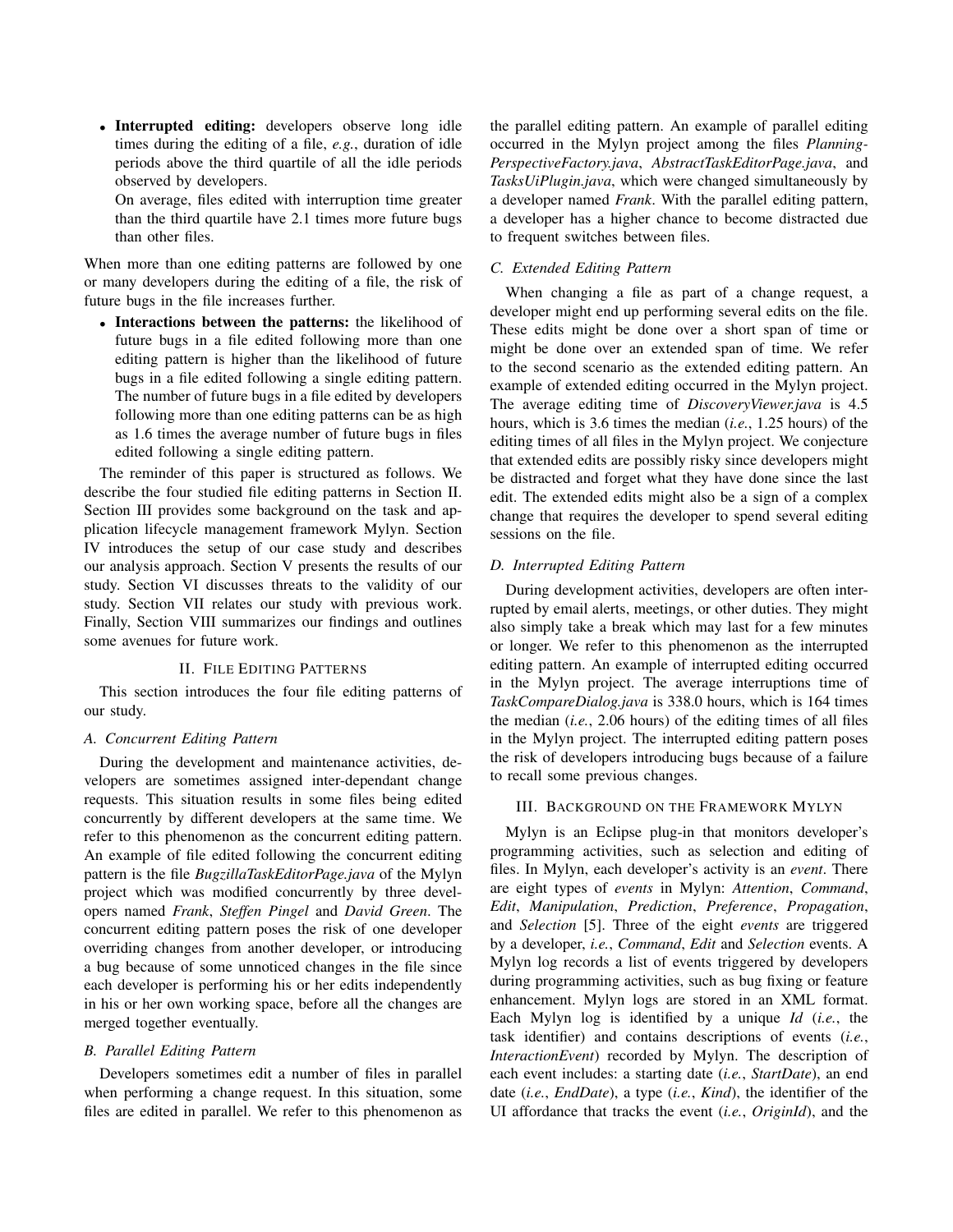Table I: The three subject systems.

| System   | Description                                                   | # of change<br>request reports | $#$ of<br>logs |
|----------|---------------------------------------------------------------|--------------------------------|----------------|
| Mylyn    | Task and application lifecycle<br>management framework.       | 2,722                          | 3,883          |
| Platform | Core frameworks, services and<br>runtime provider of Eclipse. | 606                            | 793            |
| PDE.     | Eclipse plug-in development<br>environment.                   | 524                            | 638            |

names of the files involved in the event (*i.e.*, *StructureHandle*). Mylyn logs are compressed, encoded under the Base64 format, attached to change request reports, and stored in change request tracking systems.

# IV. CASE STUDY SETUP

This section presents the design of our case study, which aims to address the following three research questions:

- 1) Are there different file editing patterns?
- 2) Do file editing patterns lead to more bugs?
- 3) Do interactions among file editing patterns lead to more bugs?

#### *A. Data Collection*

In this study, we use Mylyn interaction logs to identify file editing patterns. As an Eclipse project, Mylyn is frequently used in other Eclipse projects. We choose three Eclipse projects with the highest number of change request reports containing Mylyn logs. Table I shows the descriptive statistics of the subject systems. In total, we examine 2,140 files that have been modified by 119 developers working on the subject systems.

#### *B. Data Processing*

Figure 1 shows an overview of our approach. First, we extract revision history data from the source code repositories (*i.e.*, CVS). We also extract Mylyn interaction logs from change request repositories (*i.e.*, Bugzilla). We compute several metrics to identify file editing patterns. We then statistically compare the proportion of buggy files (and the number of bugs in files) edited following the patterns.

*1) Recovering File Change History:* In our case study, we measure software quality using the number of bugs in files. For each file changed by developers, we extract bug fixing change information. The three subject systems use CVS to track source code changes. CVS change logs contain the whole history of revisions to the source code. We downloaded the CVS repositories of our three subject systems on October 20, 2011. We select the date of January 1, 2011 to separate the pattern analysis period from the period for counting future bugs ( *i.e.*, bugs reported after developers' changes). We refer to the period after the split date as the future bug counting period. A similar decision is made in a study by Lee *et al.* [6]. Bugs extracted from commit logs between January 1, 2011 and October 20,



Figure 1: Overview of our approach to analyze the effect of file editing patterns on code quality



Figure 2: Box plot of the density of future bugs in Mylyn, Platform, and PDE.

2011 are considered to be future bugs. We use Mylyn logs from January 1, 2009 to December, 31, 2010 to collect information of file editing patterns.

We extracted the change logs of all commits performed during the future bug counting period. In total, we obtained 4,492 logs from the Eclipse repository (*i.e.*, PDE and Platform), and 578 logs from the Mylyn repository (*i.e.*, Mylyn). We manually analyzed each log to identify bug fixing change logs. We also extracted bug IDs from the obtained bug fixing change logs. For each bug ID, we downloaded the corresponding bug report from Bugzilla and extracted the bug opening date. We compared the bug opening date with the split date. We filtered out all the bugs opened before the split date and all enhancements. In total, we obtained 98 future bugs from 2,140 files modified by 119 developers from the subject systems. For each file, we calculate the density of future bugs by dividing the number of future bugs of the file by the size of the file. Figure 2 shows the box plot of the density of future bugs in our studied systems. Similar to [6], [7], we combined data from the three subject systems because of their small sizes.

*2) Recovering File Edit History:* In a change request report, an attachment containing a Mylyn log is named "mylyn/context/zip". We search Eclipse Bugzilla to generate a list of change request reports with attachments of that name. We download the change request reports in the list. We parse the reports to extract information, such as reporting date, reporter's name, project and module names, comments, Mylyn attachments, and attachers' names. We decoded and unzipped Mylyn attachments to extract Mylyn logs. We consider the *attacher* of a Mylyn log to be its owner, since there is no explicit ownership information in Mylyn logs.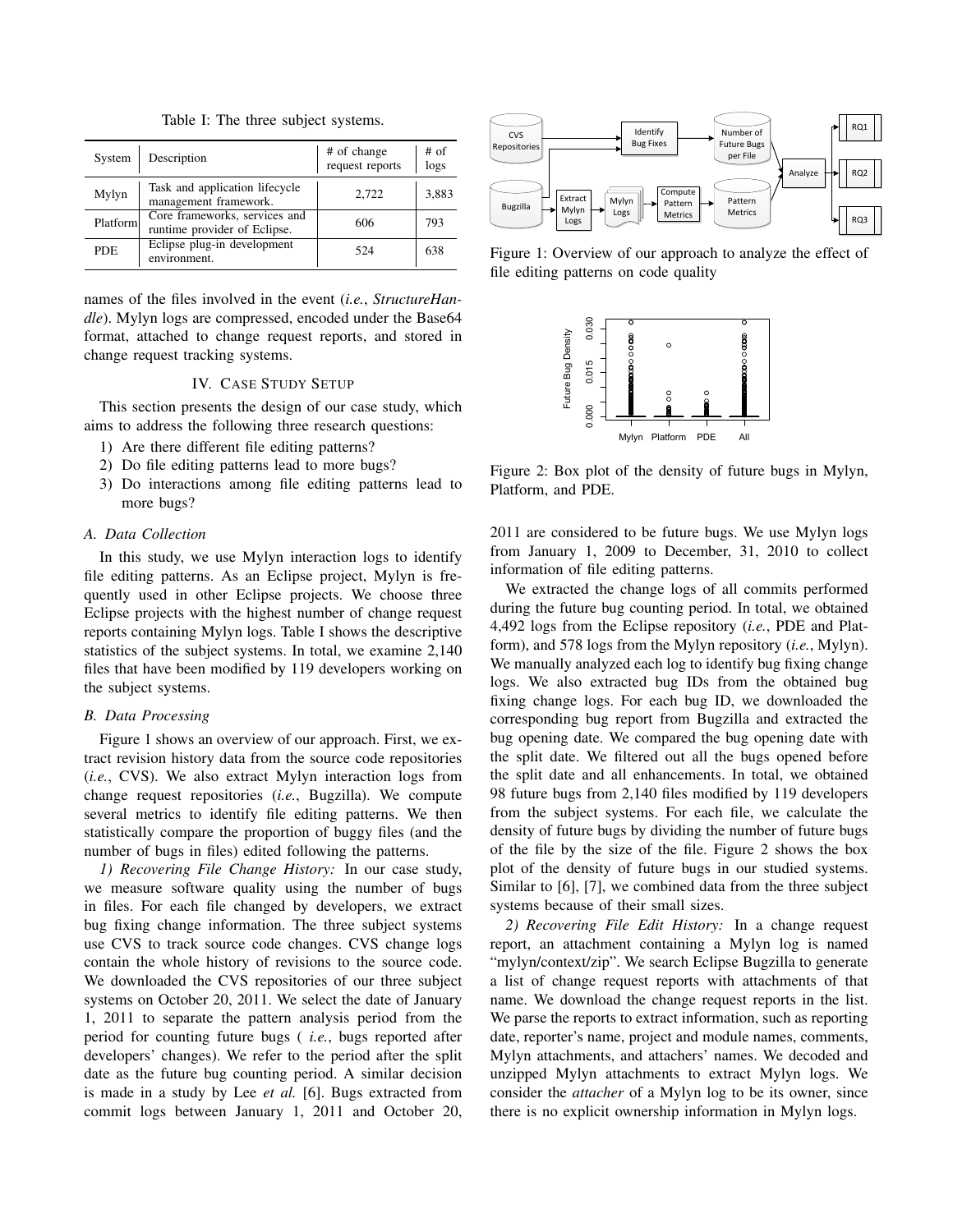We parse each Mylyn log to extract *Edit* and *Selection* events. We rely on *Edit* and *Selection* events to track developers' accesses to files and compute the duration of developers' file editing periods. *Edit* events are issued when a developer selects the content (*i.e.*, the text) of a file in the Eclipse IDE and *Selection* events are triggered when a developer selects a file. For each *Edit* or *Selection* event, we extract the start date, the end date, and the names of the files concerned by the event.

*3) Identifying File Editing Patterns:* Using *Edit* event information collected from Mylyn logs, we propose a set of metrics for detecting editing patterns followed by developers during the development/maintenance of the systems. In the following subsections, we discuss the detection of each editing pattern in details.

*a) Concurrent Editing Pattern.* For each file, we identify all edits involving the file using the Mylyn logs; for each edit, we track concurrent edits involving the file. We compute the number of concurrent edits for each file and the number of developers involved in the edits. The number of changes made to a file is known to be related to the number of future bugs in the file [8]. We control for that by dividing the number of concurrent edits and the number of developers by the number of changes, following respectively Equation (1) and Equation (2). We obtain the average number of concurrent edits per change  $(N_{ConEdits})$  and the average number of developers editing the file concurrently during a change  $(N_{ConDevs})$ .

$$
N_{ConEdits} = \frac{1}{N} \sum_{i=1}^{N} \left( \sum_{j \neq i}^{N} Overlap_{CE}(Edit_i, Edit_j) \right)
$$
 (1)

$$
N_{ConDevs} = \frac{1}{N} \sum_{i=1}^{N} \left( \sum_{j \neq i}^{N} Overlap_{CD}(Edit_i, Edit_j) \right) (2)
$$

Where,  $Edit_i$  represents the  $i<sup>th</sup>$  Edit on the file, and N is *the total number of changes in the history of the file.*

 $Overlap_{CE}(Edit_i, Edit_j)$  equals to 1 when there is an *overlap between the time windows of*  $Edit_i$  *and*  $Edit_j$ *; otherwise it is equal to* 0*.*

 $Overlap_{CD}(Edit_i, Edit_j)$  equals to 1 when  $Edit_i$  and Edit<sup>j</sup> *are edited by different developers, and there is an overlap between the time windows of*  $Edit_i$  *and*  $Edit_i$ *. In other cases, Overlap* $_{CD}(Edit_i, Edit_j)$  *equals to* 0*.* 

For example, given a file F involved in three edits  $Edit_1$ ,  $Edit_2$ ,  $Edit_3$ . If  $(Edit_1, Edit_2)$  and  $(Edit_2, Edit_3)$  have overlapping time windows, the average number of concurrent edits per change of F is  $N_{ConEdits} = \frac{(1+2+1)}{3} = 1.33$ . If  $Edit_1$  was performed by developer  $d_1$ , while  $Edit_2$  and  $Edit_3$  by developers  $d_2$ , then  $Edit_1$  and  $Edit_2$  were edited concurrently by  $d_1$  and  $d_2$ ;  $Edit_2$  and  $Edit_3$  were edited solely by  $d_2$ . The average number of developers involved in concurrent edits in F is  $N_{ConDevs} = \frac{(2+1+1)}{3} = 1.33$ .

For each file, we compute the  $N_{ConDevs}$  value. We conclude that a file was modified following the *concurrent* *editing* pattern, if and only if its  $N_{ConDevs}$  is greater than 0.

*b) Parallel Editing Pattern.* We compute the number of parallel editing files of an edit i  $(n_{ParallelEdits}(i))$ using Equation  $(3)$ . For each file File, we sum the  $n_{ParallelEdits}(i)$  values of all edits i in the history of the file  $File$ . In order to control for the confounding effect of the number of changes made to the file, we divide the sum of  $n_{ParallelEdits}(i)$  by the number of changes and obtain the average number of files in a parallel edit ( $N_{ParallelE}{dist}$ ) of  $File,$  following Equation (4).

$$
n_{ParallelEdits}(i) = \sum_{j=1}^{M} Overlap_{PE}(File, File_j) \tag{3}
$$

*Where,* F ile<sup>j</sup> *represents the* j th *file in the Edit.* M *is the total number of files in the Edit.*

 $Overlapp_E(File, File<sub>i</sub>)$  equals to 1 when there is an over*lap between the time windows of File and File<sub>j</sub>; otherwise it is equal to* 0*.*

$$
N_{ParallelEdits} = \frac{1}{N} \sum_{i=1}^{N} n_{ParallelEdits}(i)
$$
 (4)

*Where,*  $n_{ParallelEdits}(i)$  *represents the number of parallel* editing files of the i<sup>th</sup> Edit of the file, and N is the total *number of Edits in the history of the file.*

For example, given a file  $F$  involved in three edits  $Edit_1$ ,  $Edit_2$  and  $Edit_3$ . In  $Edit_1$ , F was modified in parallel with 5 other files; in  $Edit_2$ ,  $F$  was modified in parallel with 9 other files; in  $Edit_3$ , F was modified solely. The number of parallel editing files of the three edits are:  $n_{ParallelEdits}(1) = 5$ ,  $n_{ParallelEdits}(2) = 9$ ,  $n_{ParallelEdits}(3) = 1$ . The average number of parallel editing files of F is  $N_{ParallelEdits} = \frac{(5+9+1)}{3} = 5.$ 

For each file, we compute the  $N_{ParallelE}{dist}$  value. We conclude that a file was modified following the *parallel editing* pattern, if and only if its  $N_{ParallelE}{_{dits}}$  is greater than 0.

*c) Extended Editing Pattern.* For each file, we identify all edits involving the file and compute the time span of each edit i of the file  $(editTime(i))$  using Equation (5). We sum the  $editTime(i)$  values of all edits in the history of the file. To control for the confounding effect of the number of changes made to the file, we divide the sum of  $editTime(i)$ by the number of changes and obtain the average editing time ( $Edit Time$ ), following Equation (6).

$$
editTime(i) = \sum_{j=1}^{M} (EndTime_j - StartTime_j) \quad (5)
$$

*Where,* StartT ime<sup>j</sup> *and* EndT ime<sup>j</sup> *represent the starting* and ending time of the  $j^{th}$  edit event involving the file, and M is the total number of Edit events in the i<sup>th</sup> edit in the *history of the file.* N

$$
EditTime = \frac{1}{N} \sum_{i=1}^{N} editTime(i)
$$
 (6)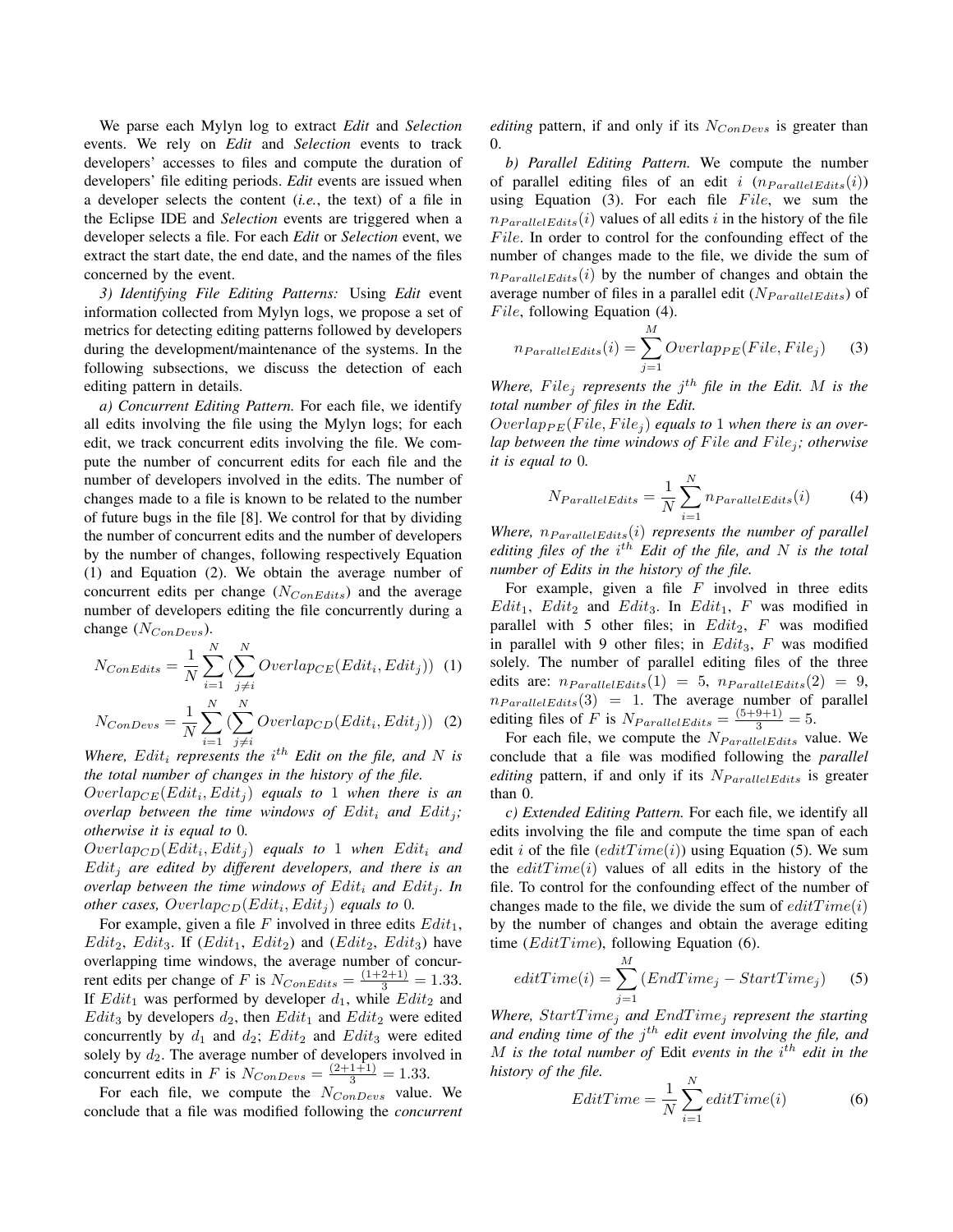

Figure 3: Distribution of metric values for the file editing patterns

Where,  $editTime(i)$  *represents the time span of the*  $i<sup>th</sup>$  *edit of the file, and* N *is the total number of edits in the history of the file.*

For example, given a file F involved in two edits  $Edit_1$ and  $Edit_2$ ; with the time spans of the two edits being respectively,  $editTime(1) = 1$  hours and  $editTime(2) = 2$ hours. The average editing time of  $F$  is  $Edit Time =$  $\frac{1}{2}(1+2) = 1.5.$ 

For each file, we compute the  $Edit Time$  value. We conclude that a file was modified following the *extended editing* pattern, if and only if its  $Edit Time$  is greater than the third quartile of all  $Edit Time$  values.

*d) Interrupted Editing Pattern.* For each file, we identify all changes involving the file and compute the idle time of each change i  $(idleTime(i))$  using Equation (7). We sum the  $idleTime(i)$  values of all changes in the history of the file. To control for the confounding effect of the number of changes made to the file, we divide the sum of  $idleTime(i)$ by the number of changes and obtain the average interruption time ( $IdleTime$ ), following Equation (8).

$$
idleTime(i) = \sum_{j=2}^{M} (StartTime_j - EndTime_{j-1}) \quad (7)
$$

*Where, StartTime<sub>i</sub> and EndTime<sub>i</sub> represent the starting* and ending time of the  $j^{th}$  edit event changing the file, and  $M$  is the total number of Edit events in the  $i^{th}$  edit.

$$
IdleTime = \frac{1}{N} \sum_{i=1}^{N} idleTime(i)
$$
 (8)

*Where,* idle $Time(i)$  *represents the idle time of the i*<sup>th</sup> *edit on the file, and* N *is the total number of changes in the history of the file.*

For example, given a file  $F$  involved in two edits  $Edit_1$ and  $Edit_2$ ; with the interruption time of  $F$  in the two edits being:  $idleTime(1) = 2$  hours and  $idletime(2) = 16$ hours. The average interruption time of F is  $IdleTime =$  $\frac{1}{2}(2+16)=9.$ 

For each file, we compute the  $IdleTime$  value. We conclude that a file was modified following the *interrupted editing* pattern, if and only if its  $IdleTime$  is greater than the third quartile of all  $IdleTime$  values.

## *C. Analysis Method*

We study if bugs in files are related to file editing patterns.

*1) Analyzing the relationship between a file editing pattern and the probability of future bugs:* We use the Fisher's exact test [9] to determine if there are non-random associations between a particular file editing pattern and the occurrence of future bugs. We also compute the *odds ratio* (OR) [9] indicating the likelihood of an event to occur (*i.e.*, a bug). OR is defined as the ratio of the odds  $p$  of an event occurring in one sample, *i.e.*, the set of files edited following a specific editing pattern (experimental group), to the odds  $q$ of it occurring in the other sample, *i.e.*, the set of files edited but not following the pattern (control group): OR =  $\frac{p/(1-p)}{q/(1-q)}$  $\frac{p/(1-p)}{q/(1-q)}$ . An odds ratio of 1 indicates that the event  $(i.e., a'$  bug) is equally likely in both samples. OR  $> 1$  indicates that the event is more likely in the first sample (*i.e.*, the experimental group of files edited following the editing pattern). An OR < 1 indicates the opposite (*i.e.*, the control group of files edited but not following the pattern).

*2) Analyzing the relationship between a file editing pattern and the number of future bugs:* We use the Wilcoxon rank sum test [9] to compare the number of future bugs of files edited following a particular pattern and other files that were edited but not following the pattern. The Wilcoxon rank sum test is a non-parametric statistical test to assess whether two independent distributions have equally large values. Non-parametric statistical methods make no assumptions about the distributions of assessed variables. In cases of comparisons among more than two groups of files, we apply the Kruskal-Wallis rank sum test [9] which is an extension of the Wilcoxon rank sum test to more than two groups.

### V. CASE STUDY RESULTS

This section presents and discusses the results of our three research questions.

#### *RQ1: Are there different file editing patterns?*

Motivation. This question is preliminary to the other questions. It provides the quantitative data on the number of files edited by developers following the four editing patterns. In this research question, we determine if all four editing patterns are followed by developers when working on change requests, and are therefore worth investigating individually. We also determine the existence of interactions between the editing patterns, *e.g.*, if a file can be edited concurrently by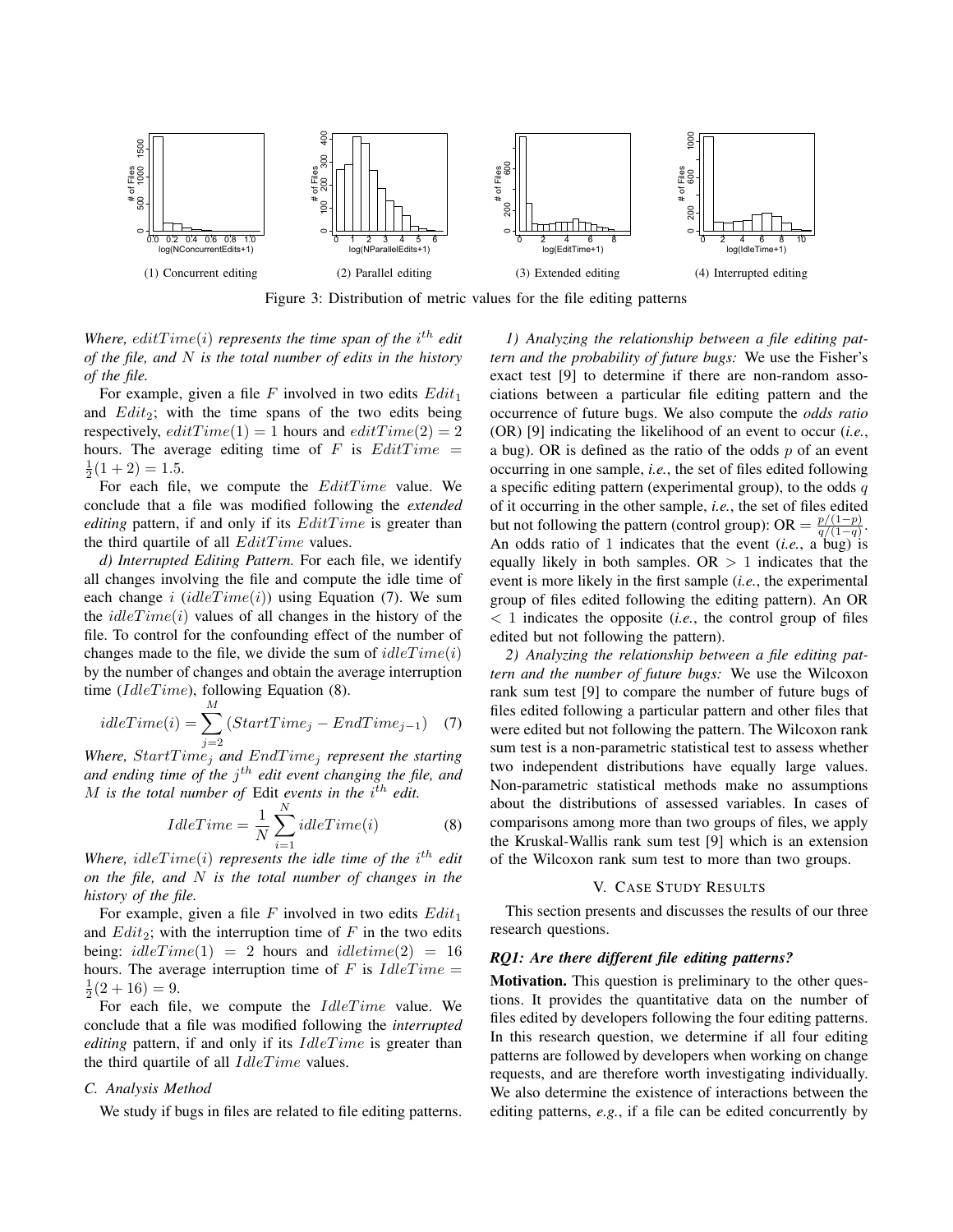| ID                | List of patterns or combination of patterns                          | $#$ Files. |
|-------------------|----------------------------------------------------------------------|------------|
| (0)               | No patterns                                                          | 201        |
| [1]               | $\langle$ Concurrent $\rangle$                                       | 497        |
| $\left( 2\right)$ | $<$ Parallel $>$                                                     | 1922       |
| (3)               | $<$ Extended $>$                                                     | 535        |
| (4)               | $\langle$ Interrupted $\rangle$                                      | 535        |
| (1, 2)            | <concurrent, parallel=""></concurrent,>                              | 494        |
| (1, 3)            | <concurrent, extended=""></concurrent,>                              | 236        |
| (1, 4)            | $\langle$ Concurrent, Interrupted $\rangle$                          | 190        |
| (2, 3)            | <parallel, extended=""></parallel,>                                  | 525        |
| (2, 4)            | $\langle$ Parallel, Interrupted $\rangle$                            | 528        |
| (3,4)             | <extended, interrupted=""></extended,>                               | 311        |
| (1, 2, 3)         | <concurrent, extended="" parallel,=""></concurrent,>                 | 236        |
| (1, 2, 4)         | <concurrent, interrupted="" parallel,=""></concurrent,>              | 190        |
| (1,3,4)           | $\langle$ Concurrent, Extended, Interrupted $\rangle$                | 133        |
| (2,3,4)           | $\leq$ Parallel, Extended, Interrupted $>$                           | 308        |
| (1, 2, 3, 4)      | <concurrent, extended,="" interrupted="" parallel,=""></concurrent,> | 133        |

Table II: Occurrences of file editing patterns and their interactions

different developers, over an extended period of time.

Approach. We answer this research question by classifying the files of our subject systems using the patterns followed by developers during file editing. We identify the editing pattern(s) of a file using the metrics described in Section IV-B3. Figure 3 shows the distribution of the metrics values. For each pattern (or combination of patterns), we report the number of files edited following the pattern (or the combination of patterns).

Findings. Table II summarizes the number of files that were edited following each pattern or combination of patterns. As shown in Table II, only 201 files in our systems were edited following none of the four patterns under investigation. The most frequent editing pattern followed by developers is the parallel editing pattern (1,922 files). 949 files from our systems were edited following more than one editing pattern.

Overall, we conclude that developers follow the four file editing patterns during development and maintenance activities. In the next two research questions we examine the patterns (and their interactions) in more detail to determine if some file editing patterns (and interaction between patterns) are more risky than others.

### *RQ2: Do file editing patterns lead to more bugs?*

Motivation. In RQ1, we found that very frequently, developers follow one of the four file editing patterns under investigation in this study. However, following these patterns is likely to be risky. For example, during a parallel editing, a developer might become distracted because of the frequent switches between files and inadvertently introduce an error into the system. In this research question, we investigate the relation between each file editing pattern and the occurrence of bugs. Understanding the risks posed by each file editing pattern is important to raise the awareness of developers about the potential risk of their working style. Managers can use the knowledge of these patterns to decide on the acquisition of awareness tools that can assist developers during development and maintenance activities.

Approach. Similarly to RQ1, we identify the editing pattern of a file using the metrics described in Section IV-B3. We classify the files based on the patterns followed by developers during file editing. For each pattern  $P_i$ , we create two groups: a group  $GP_i$  containing files that were edited by developers following  $P_i$  and another group  $NGP_i$ containing files that were edited by developers not following  $P_i$ . We also compute the number of future bugs of each file. Because previous studies (*e.g.*, [10], [11]) have found size to be related to the number of bugs in a file. We divide the number of future bugs of each file by the size of the file to control for the confounding effect of size. We obtain the density of future bugs of each file.

For each pattern  $P_i$ , we test the two following null hypothesis (there is no  $H_{01}$  because **RQ1** is exploratory): H<sup>1</sup> <sup>02</sup>: *the proportion of files exhibiting at least one future bug does not differ between the groups*  $GP_i$  (of files edited *by developers following*  $P_i$ *) and*  $NGP_i$  *(of files edited by developers not following* Pi*).*

H<sup>2</sup> <sup>02</sup>: *there is no difference between the density of future bugs of files from groups*  $GP_i$  *and*  $NGP_i$ *.* 

Hypothesis  $H_{02}^1$  (respectively  $H_{02}^2$ ) is about the probability of bugs (respectively the density of future bugs) in files edited following the pattern  $P_i$ .  $H_{02}^1$  and  $H_{02}^2$  are twotailed since they investigate whether the file editing pattern  $P_i$  is related to a higher or a lower risk of bug. We use the Fisher's exact test and compute the *odds ratio* to test  $H_{02}^1$ . We perform a Wilcoxon rank sum test for  $H_{02}^2$ .

The files in our data set do not have the same *level* of involvement in the patterns. For example, some files are edited concurrently by five developers, while others are edited concurrently by only two developers. Because the file edited concurrently by five developers is more at risk for conflicting changes than the file edited by two developers, we believe that the *level* of involvement of a file in a pattern is likely to impact the risk of bugs in the file. Therefore, for each pattern, we further analyze the relation between the *level* of involvement in the pattern and the occurrence of bugs. The *level* of involvement of a file f in the:

- Concurrent editing pattern: is the average number of developers involved in a concurrent editing of f (*i.e.*,  $N_{ConDevs}$ ).
- Parallel editing pattern: is the average number of files edited in parallel with  $f$  (*i.e.*,  $N_{ParallelEdits}$ ).
- Extended editing pattern: is the average editing time of  $f$  (*i.e.*,  $Edit Time$ ).
- Interrupted editing pattern: is the average interruption time of  $f$  (*i.e.*,  $IdleTime$ ).

For a Concurrent or Parallel (respectively an Extended or Interrupted) editing pattern  $P_i$ , we use the third quartile (respectively median) of all the *level* values of files that were involved in  $P_i$ , to split the group  $GP_i$  of files edited following  $P_i$ , into two groups  $GP_i^1$  and  $GP_i^2$ .  $GP_i^1$  contains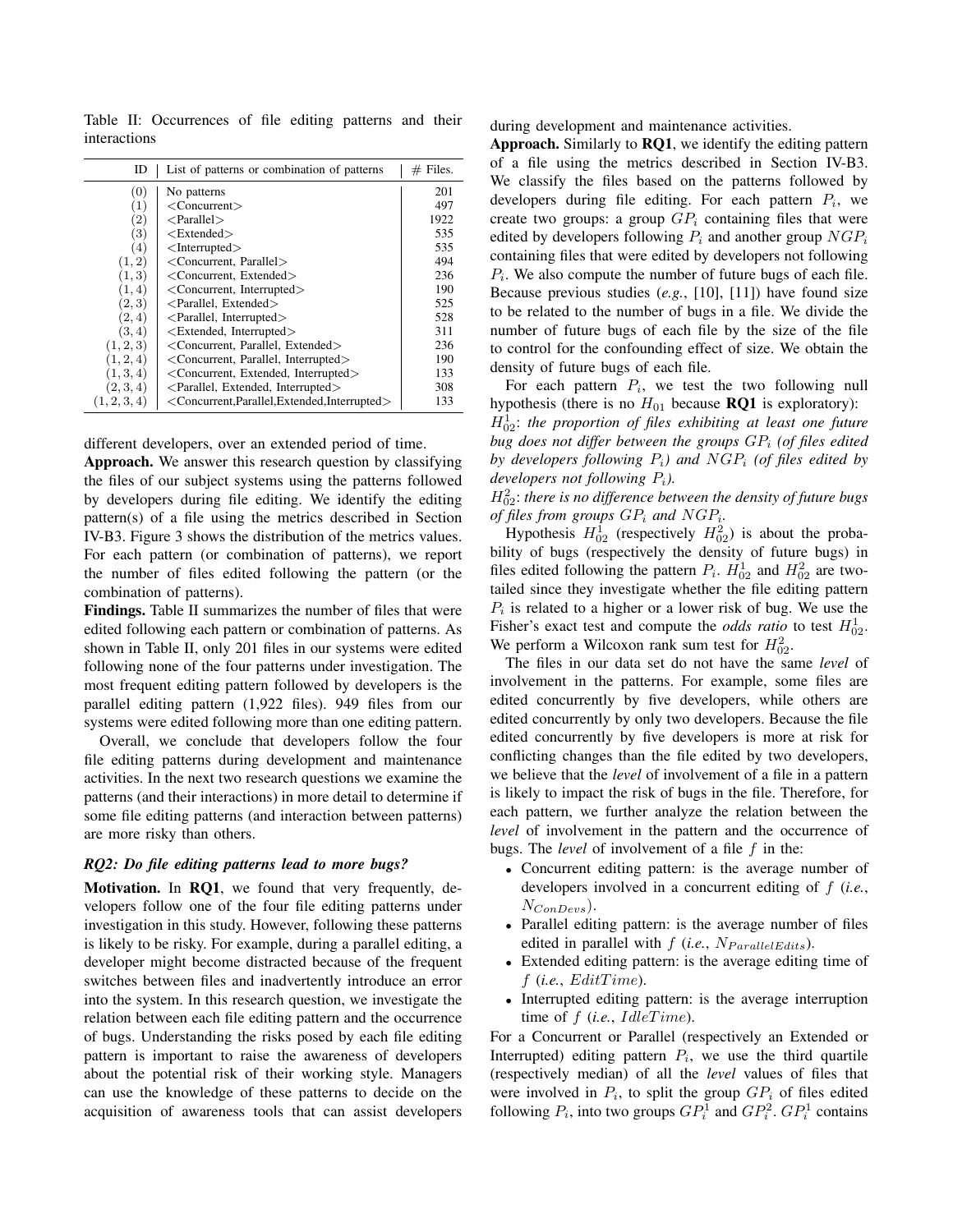

Figure 4: Odds ratio between files that are not involved in patterns and files that are involved in editing patterns.

files with a *level* of involvement lower than the third quartile (respectively median) of all the *level* values of files involved in  $P_i$ .  $GP_i^2$  contains files with level values greater than the third quartile (respectively median) of all the *level* values of files involved in  $P_i$ . For the Extended editing pattern and the Interrupted editing patterns, we use the median instead of the third quartile because these patterns were defined based on the third quartile.

For each pattern  $P_i$ , we test following null hypotheses:

H<sup>3</sup> <sup>02</sup>: *the proportion of files exhibiting at least one bug is the same for*  $NGP_i$ ,  $GP_i^1$  and  $GP_i^2$ .

H<sup>4</sup> <sup>02</sup>: *there is no difference between the density of future bugs of files from groups*  $NGP_i$ ,  $GP_i^1$  and  $GP_i^2$ .

Similar to  $H_{02}^1$ ,  $H_{02}^3$  is about the probability of bugs in files. Hence, we use the Fisher's exact test and compute the *odds ratio* to test  $H_{02}^3$ .  $H_{02}^4$  like  $H_{02}^2$  is about the density of future bugs in files; we perform the Kruskal-Wallis rank sum test for  $H_{02}^4$ . All the tests are performed using the 5% level (*i.e.*, *p*-value  $<$  0.05).

Findings. Among the four patterns, the concurrent editing pattern is the most risky. The likelihood of bugs in a file edited following the concurrent editing pattern is higher compared to files edited following one of the other three patterns. Figure 4 shows ORs values for the four patterns. A file with concurrent edits is 2.14 times more likely to experience a future bug than a file that was never involved in a concurrent edit (Figure 4 (1)). The OR value is 2.14 and the Fisher's exact test was statistically significant. Therefore, we reject  $H_{02}^1$  for the concurrent editing pattern. Files involved in concurrent edits have on average 2.46 times more future bugs than files that were never edited concurrently. The Wilcoxon rank sum test was statistically significant. Hence, we also reject  $H_{02}^2$ . We could not reject either  $H_{02}^3$  or  $H_{02}^4$  for the concurrent editing pattern. However, results from Table III suggests that contrary to what we had hypothesized, the risk for bug is decreased when the number of developers involved in a concurrent editing is very high (*i.e.*, above the third quartile). Nevertheless, this result is in line with Linus's law that "given enough eyeballs, all bugs are shallow".

Overall, a file edited in parallel with other files by the same developer is 1.94 times (shown in Figure 4 (2)) more likely to experience a bug than a file that was always edited individually throughout its revision

Table III: Relation between the level of involvement in a pattern and the risk of bugs (\* indicates that the test was statistically significant, *i.e.*,  $p-value < 0.01$ )

| Pattern     | $level < third$ quartile |             | $level$ > third quartile |             |
|-------------|--------------------------|-------------|--------------------------|-------------|
|             | ΟR                       | Average     | ΟR                       | Average     |
|             |                          | bug density |                          | bug density |
| Concurrent  | 2.393*                   | 1.417*      | 1.603                    | 0.824       |
| Parallel    | 1.343                    | 1.446       | 3.857*                   | $2.606*$    |
| Extended    | 1.033                    | 0.660       | 1.877*                   | $1.135*$    |
| Interrupted | 1.244                    | 0.815       | 1.752*                   | $0.740*$    |

history. The number of files involved in the parallel edits plays a significant role in increasing the risk for bugs (see Table III). We obtained an  $OR$  value of  $1.94$ for the parallel editing pattern and the Fisher's exact test was statistically significant for  $H_{02}^1$ . The Wilcoxon rank sum test was also statistically significant for  $H_{02}^2$ . Files edited in parallel have on average 1.67 times more future bugs than files that were always edited individually. However, as shown in Table III, the *level* of involvement of a file in a parallel editing plays a significant role in increasing the risk for bugs; the risk for bug and the density of future bugs is increased significantly only when the number of files edited in parallel (*i.e.*, the *level*) is above the third quartile. We conclude that although the parallel editing of files is risky in general, all parallel editings are not equally risky. Development teams can chose to monitor only files that were edited in parallel with too many other files. Quality assurance teams should advice developers against editing too many files in parallel.

The extended editing pattern increases the risk of bugs in files. Indeed, files with edit time spans on average greater than the third quartile are 1.86 times more likely to experience a future bug than other files, as illustrated in Figure 4 (3). The Fisher's exact test was statistically significant. We reject  $H_{02}^1$  for the extended editing pattern. The Wilcoxon rank sum test was also statistically significant for  $H_{02}^2$ . We then reject  $H_{02}^2$  for the extended editing pattern. Files edited following the extended editing pattern have on average 2.28 times more future bugs than files that were never involved in an extended editing. When the edit time span of a file is on average lower than the third quartile, Table III shows that the risk of bug is not significantly different from those of files with edit time spans lower than the median.

The interrupted editing pattern increases the risk of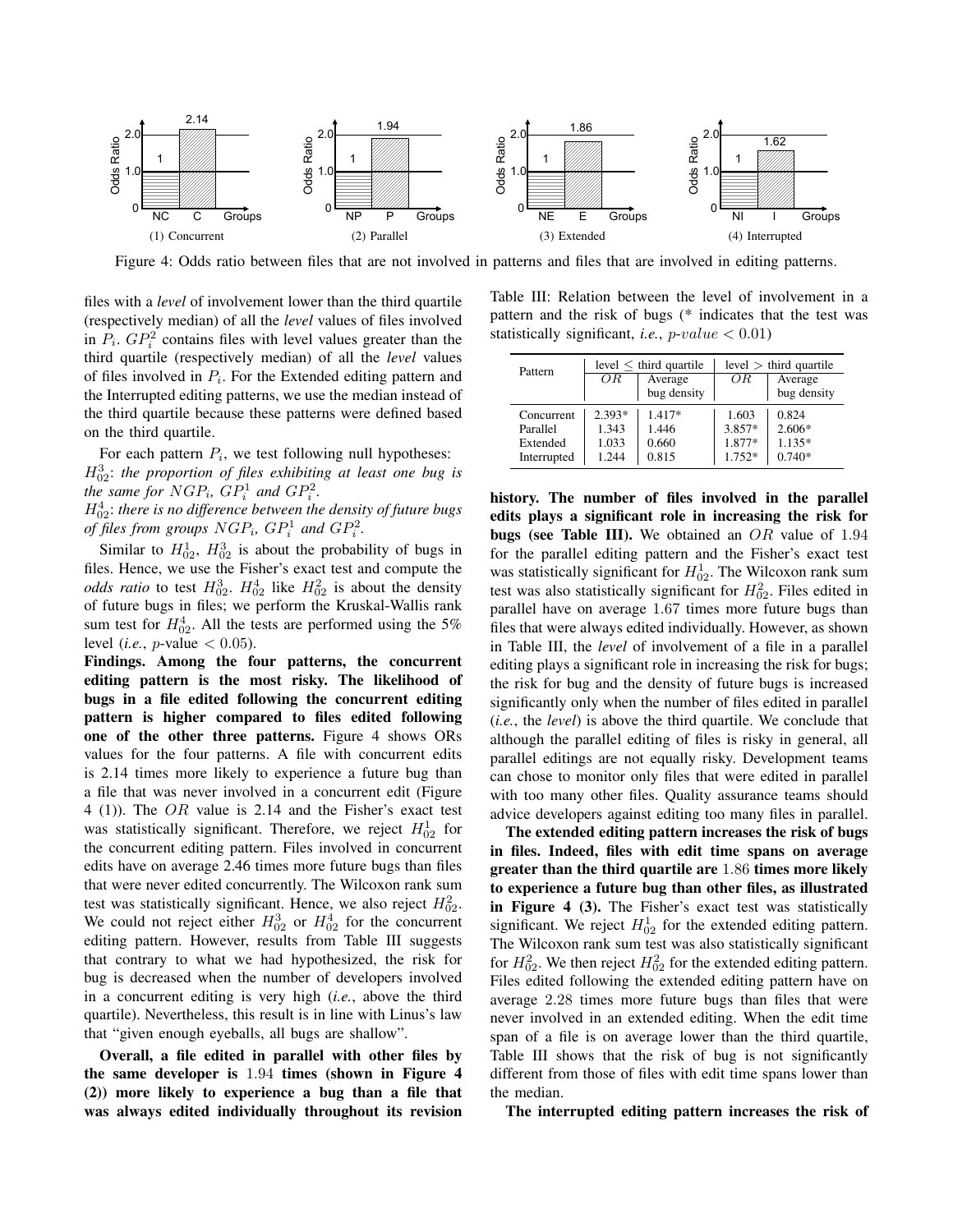bugs in files. In fact, files edited with interruption time on average greater than the third quartile are 1.62 times more likely to experience a future bug than other files, as illustrated in Figure 4 (3). The Fisher's exact test was statistically significant. Therefore, we reject  $H_{02}^1$  for the interrupted editing pattern. The Wilcoxon rank sum test was also statistically significant for  $H_{02}^2$ . We then reject  $H_{02}^2$ for the interrupted editing pattern. Files that were edited following the interrupted editing pattern have on average 2.1 times more future bugs than files that were not involved in an interrupted editing. When the interruption time of a file is on average lower than the third quartile, Table III shows that the risk for bugs in the file is not significantly different from those of files with interruption times lower than the median. Managers should consider taking measures to avoid the frequent interruption of developers.

# *RQ3: Do interactions among file editing patterns lead to more bugs?*

Motivation. In RQ1, we found that a large number of files from our systems (*i.e.*, 949 files) were edited following more than one editing pattern. When multiple editing patterns are followed by developers during the modification of a file, the risk of introducing a bug can be increased. For example, if a developer editing multiple files simultaneously (*i.e.*, the parallel editing pattern) is interrupted frequently (the interrupted editing pattern), the developer might become confused and cause errors in the files. In this research question, we investigate the interaction between the four file editing patterns. We want to understand if the risk of bugs in a file is increased when multiple editing patterns are followed by developers during the modifications of the file. Similar to RQ2, developers and managers can use the knowledge of pattern interactions to decide on the acquisition of awareness tools that can warn developers about pattern interactions during development and maintenance activities. Approach. For each file, we use the metrics described in Section IV-B3 to identify the editing patterns of the file. We classify the files based on the pattern(s) followed by developers during the modifications of the files. For each pattern  $P_i$ , we create a group  $GP_i$  containing files that were edited by developers following  $P_i$ . For each combination of pattern(s)  $PInteract_i$  listed in Table II, we create a group  $GPInteract_i$  containing files that were edited by developers following the patterns in  $PInteract_i$ . We also create a group GNoP containing files that were edited by developers following none of the four patterns. We compute the density of future bugs in each file and test the two following null hypothesis.

H<sup>1</sup> <sup>03</sup>: *the proportion of files exhibiting at least one future*  $b$ ug does not differ between the groups  $GP_i$ ,  $Plnteract_i$ , *and* GNoP*.*

H<sup>2</sup> <sup>03</sup>: *there is no difference between the density of future bugs of files from groups*  $GP_i$ ,  $PInteract_i$ , and  $GNoP$ .



Figure 5: Odds ratios of future bugs in files from the 16 groups listed in Table II

Similar to **RQ2**, hypothesis  $H_{03}^1$  (respectively  $H_{03}^2$ ) is about the probability of bugs (respectively the density of future bugs). The two hypothesis are two-tailed. We use the Fisher's exact test and compute the *odds ratio* to test  $H_{03}^1$ . We perform a Kruskal-Wallis rank sum test for  $H_{03}^2$ . We test  $H_{03}^1$  and  $H_{03}^2$  using the 5% level (*i.e.*, *p*-value < 0.05).

Findings. The risk of future bugs in a file edited following more than one editing pattern is higher than the risk of future bugs in a file edited following a single editing pattern. In fact, when the concurrent editing pattern, the extended editing pattern, and the interrupted editing pattern are followed all together during modifications of a file, the OR value is the highest, as illustrated in Figure 5. Also, whenever either the concurrent editing pattern or the extended editing pattern are used with other patterns during the modification of a file, the risk of future bugs in the file is increased (*i.e.*, the OR is increased). The Fisher's exact test was statistically significant. Therefore, we reject  $H_{03}^1$ . The Kruskal-Wallis rank sum test for  $H_{03}^2$  was also statistically significant. We also reject  $H_{03}^2$ .

For all pattern interactions but one, the density of future bugs is increased when a file is edited following more than one editing pattern. The only exception is when a file is edited following both the Parallel and the Interrupted editing patterns. We found that files edited following both the Parallel and the Interrupted editing patterns have less future bugs than files edited following only either the Parallel or the Interrupted editing pattern. However, the difference was not statistically significant. The number of future bugs in a file edited by developers following more than one editing patterns can go as high as 1.6 times the average number of future bugs in files edited following a single editing pattern.

#### VI. THREATS TO VALIDITY

We now discuss the threats to validity of our study following common guidelines provided in [12].

*Construct validity threats* concern the relation between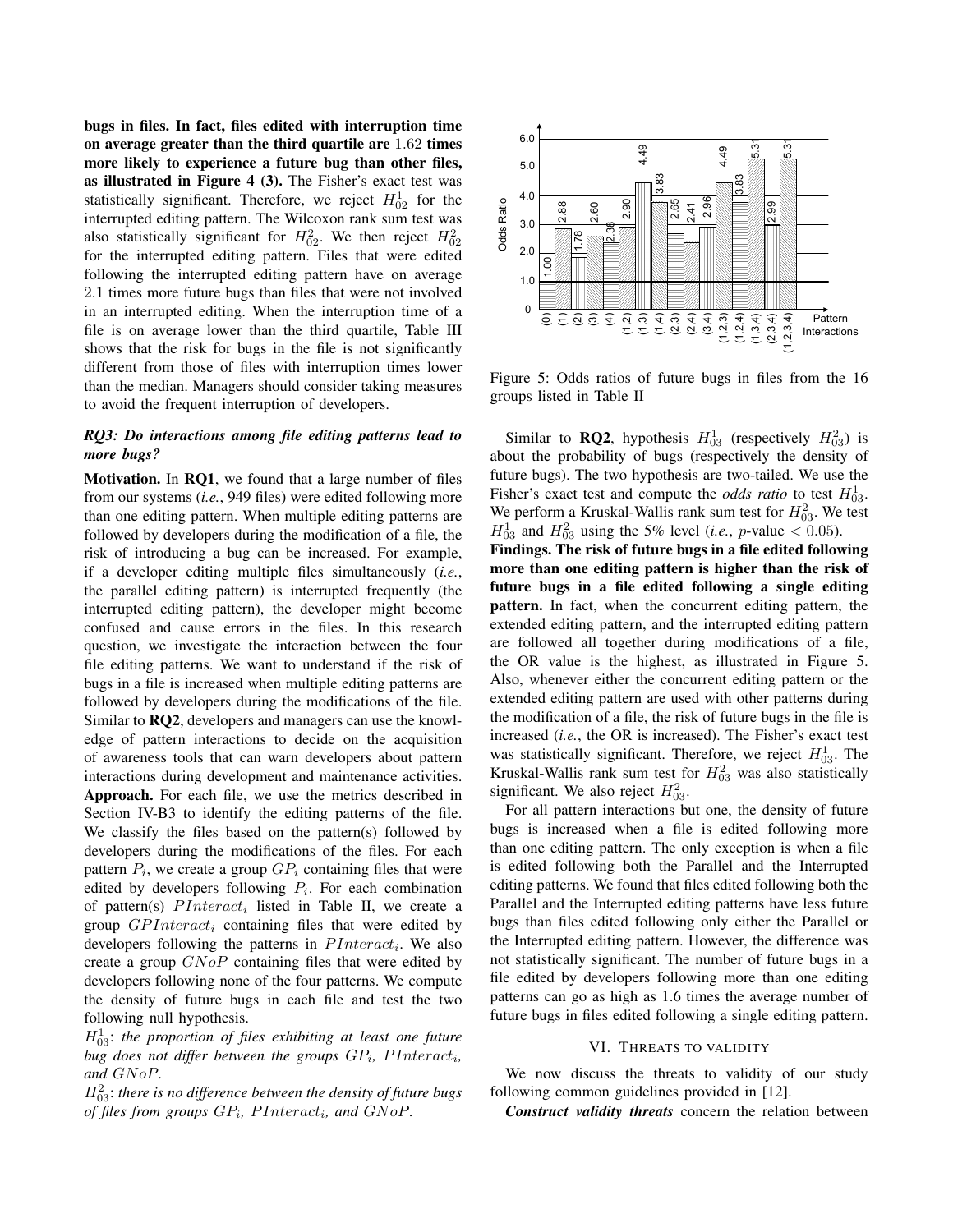theory and observation. Our construct validity threats are mainly due to measurement errors. We rely on Mylyn logs to collect information about file editing patterns. Because some files may be edited without using Mylyn, our file editing information might be biased. Another potential source of bias is the computation of the numbers of future bugs. We rely on the judgement of one of the authors during the manual identification of bug fixing change logs. Therefore, because of the subjective nature of the task, some change logs might have been counted wrongly. However, we compared our bug data with bug data from the study of Lee *et al.* [6], which are publicly available. We found the two data sets to be consistent.

*Threats to internal validity* concern our selection of subject systems and analysis methods. Although we study three software systems, some of the findings might still be specific to the development and maintenance process of the three software systems which are Eclipse projects. In fact, the usage of Mylyn in the projects is likely to have affected the editing patterns of developers. Future studies should consider using a different tool to collect file editing data.

*Conclusion validity threats* concern the relation between the treatment and the outcome. We paid attention not to violate assumptions of the constructed statistical models. We have used non-parametric tests that do not require making assumptions about the distribution of data sets. We have controlled for the potential confounding effect of size and code churns.

*Reliability validity threats* concern the possibility of replicating this study. We attempt to provide all the necessary details to replicate our study. Eclipse CVS and Bugzilla are publicly available to obtain the same data. All the data used in this study are also available online<sup>4</sup>.

*Threats to external validity* concern the possibility to generalize our results. We only analyzed three Eclipse projects, because of the limited adoption of Mylyn in open source projects. Further studies on different open and closed source systems are desirable to verify our findings.

## VII. RELATED WORK

The work presented in this paper relates to the analysis of file editing patterns and bug prediction. In the following subsections, we summarize the related research.

### *A. Analysis of File editing patterns*

To the best of our knowledge, this study is the first attempt to empirically quantify the impact of concurrent, parallel, extended, and interrupted file editing patterns on software bug-proneness.

A large body of research has been conducted on development activities, especially, many tools have been proposed to improve developers' awareness about project activities such as source code changes or development task creation. For example, the tools Codebook [2] and Crystal [3], have been proposed to warn developers about potential file editing conflicts. Treude and Storey [4], who investigated the usage of dashboards and feeds by development teams using data collected from the IBM Jazz development platform, reported on the need for better awareness tools that could provide both high-level awareness (*e.g.*, about project team members, upcoming deadlines) and low-level awareness (*e.g.*, about source code changes).

Despite all research on developing better awareness tools, there are very few studies that empirically investigated the consequences of a lack of awareness of developers about the file editing patterns followed by team members. Perry *et al.* [13] investigated file editing patterns in a large telecommunication software system and found that about 50% of the files were modified consecutively by more than one developer in the period between two releases of the software. They did not study the concurrent editing of files, but nevertheless reported that files edited by multiple developers were at a higher risk for bugs. Staudenmayer *et al.* [14] studied concurrent changes at module level in another telecommunication software system and observed that although a concurrent modification of modules can shorten the development time of a software system, developers often experience conflicting changes. D'Ambros *et al.* [15] investigated the relation between change coupling and bugs through an analysis of files frequently committed together. They concluded that change coupling information can improve the performance of bug prediction models. However, relying on commit logs to identify files that are changed together is not very accurate. The fact that two files are submitted together into a software repository does not necessary mean that the files are modified in parallel by one or many developers. Developers often edit multiple files (at different times) and commit the files all together. Moreover, in some systems, many developers editing files do not have committing rights. In these systems, file modifications are validated by a review team prior to their submission into the software repository. The developer submitting the files is often one of the reviewers. In this work, we are able to identify file edits that happened at the same time thanks to the rich developer's interaction logs collected by the development teams of the three Eclipse projects, using the Mylyn tool. Parnin and Rugaber [16] investigated developers' interruptions during software development tasks and reported on the strategies adopted by developers to successfully resume a task after an interruption. They did not assess the likelihood that a bug would be introduced because of frequent interruptions. Lee *et al.* [6], propose to use the time spent by developers on tasks to predict future bugs in the files involved in the tasks. In this work, we empirically quantify the likelihood of having bugs in files edited by developers following respectively the concurrent,

<sup>4</sup>http://tinyurl.com/fileeditingpatternstudy-zip